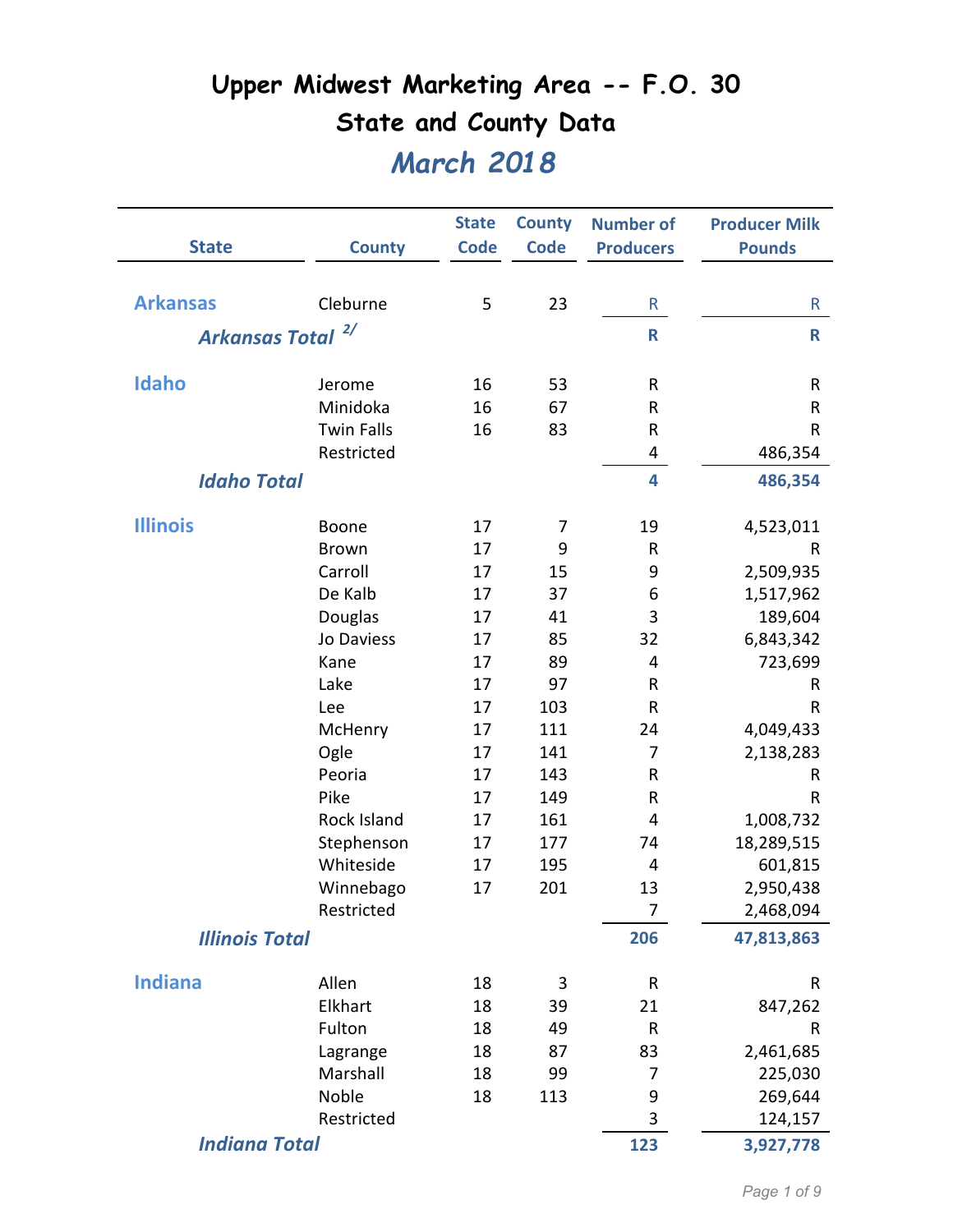|              |                 | <b>State</b> | <b>County</b> | <b>Number of</b> | <b>Producer Milk</b> |
|--------------|-----------------|--------------|---------------|------------------|----------------------|
| <b>State</b> | <b>County</b>   | <b>Code</b>  | <b>Code</b>   | <b>Producers</b> | <b>Pounds</b>        |
|              |                 |              |               |                  |                      |
| <b>lowa</b>  | Allamakee       | 19           | 5             | 17               | 9,044,245            |
|              | Benton          | 19           | 11            | ${\sf R}$        | R                    |
|              | <b>Bremer</b>   | 19           | 17            | 4                | 274,794              |
|              | <b>Buchanan</b> | 19           | 19            | 13               | 327,220              |
|              | <b>Butler</b>   | 19           | 23            | $\sf R$          | R                    |
|              | Cerro Gordo     | 19           | 33            | R                | R                    |
|              | Chickasaw       | 19           | 37            | 11               | 2,581,866            |
|              | Clay            | 19           | 41            | ${\sf R}$        | R                    |
|              | Clayton         | 19           | 43            | 16               | 2,127,694            |
|              | Davis           | 19           | 51            | 15               | 600,224              |
|              | Decatur         | 19           | 53            | ${\sf R}$        | R                    |
|              | Delaware        | 19           | 55            | 4                | 369,997              |
|              | Dubuque         | 19           | 61            | 12               | 2,702,539            |
|              | Fayette         | 19           | 65            | 11               | 2,393,283            |
|              | Floyd           | 19           | 67            | $\overline{7}$   | 1,373,097            |
|              | Hancock         | 19           | 81            | ${\sf R}$        | R                    |
|              | Henry           | 19           | 87            | ${\sf R}$        | R                    |
|              | Howard          | 19           | 89            | 26               | 5,397,430            |
|              | Ida             | 19           | 93            | ${\sf R}$        | R                    |
|              | Jackson         | 19           | 97            | ${\sf R}$        | R                    |
|              | Johnson         | 19           | 103           | 16               | 570,316              |
|              | Jones           | 19           | 105           | ${\sf R}$        | R                    |
|              | Keokuk          | 19           | 107           | R                | R                    |
|              | Kossuth         | 19           | 109           | R                | R                    |
|              | Linn            | 19           | 113           | ${\sf R}$        | ${\sf R}$            |
|              | Lucas           | 19           | 117           | R                | ${\sf R}$            |
|              | Lyon            | 19           | 119           | R                | R                    |
|              | Marion          | 19           | 125           | R                | R                    |
|              | Mitchell        | 19           | 131           | 10               | 1,738,087            |
|              | O'Brien         | 19           | 141           | R                | R                    |
|              | Osceola         | 19           | 143           | R                | R                    |
|              | Plymouth        | 19           | 149           | R                | R                    |
|              | Pocahontas      | 19           | 151           | R                | R                    |
|              | Scott           | 19           | 163           | ${\sf R}$        | R                    |
|              | Sioux           | 19           | 167           | 14               | 44,831,256           |
|              | Van Buren       | 19           | 177           | 3                | 297,431              |
|              | Warren          | 19           | 181           | 3                | 178,681              |
|              | Washington      | 19           | 183           | 25               | 785,743              |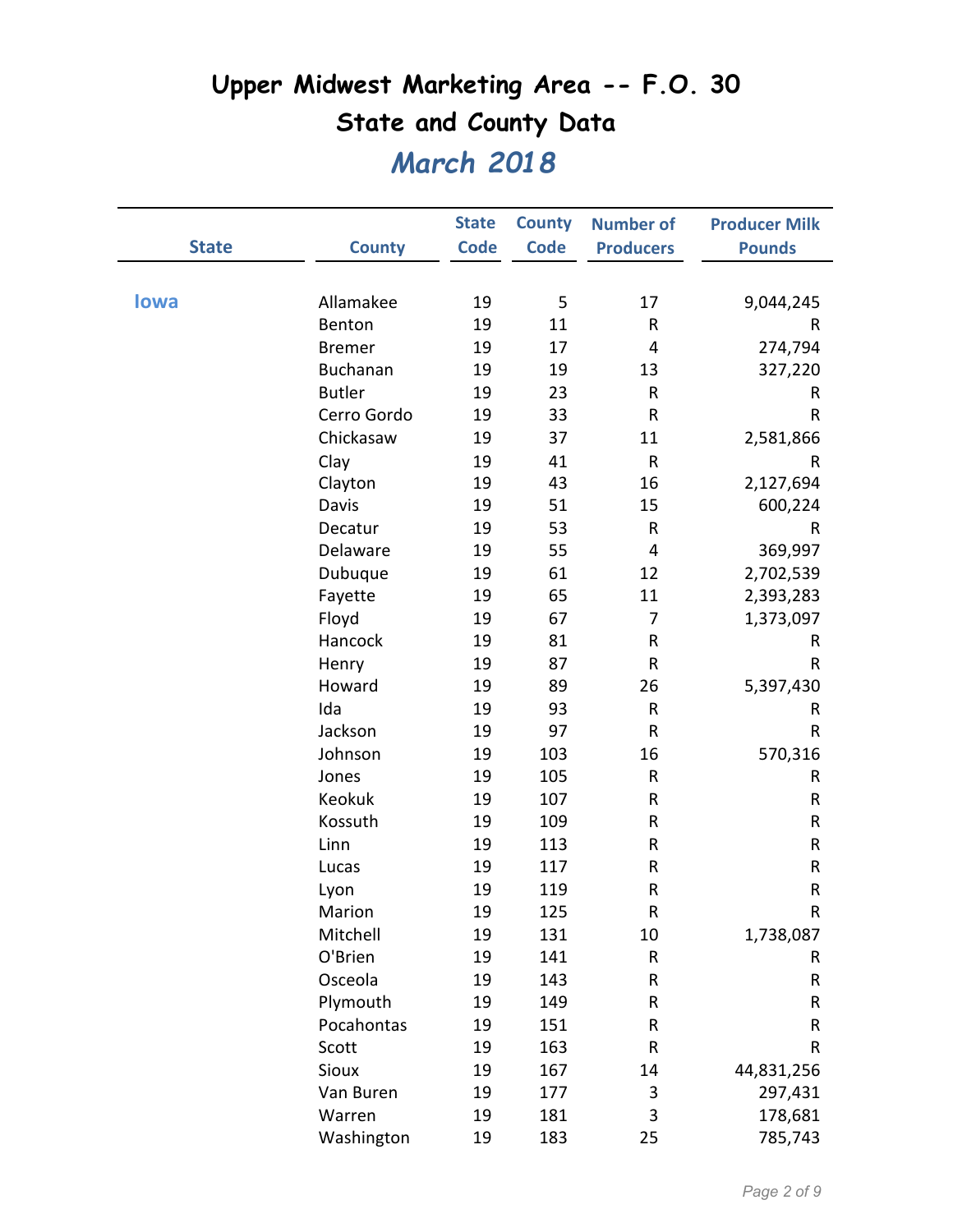|                         |               | <b>State</b> | <b>County</b>  | <b>Number of</b> | <b>Producer Milk</b> |
|-------------------------|---------------|--------------|----------------|------------------|----------------------|
| <b>State</b>            | <b>County</b> | Code         | <b>Code</b>    | <b>Producers</b> | <b>Pounds</b>        |
| <b>lowa</b> (continued) |               |              |                |                  |                      |
|                         | Wayne         | 19           | 185            | 10               | 480,435              |
|                         | Winnebago     | 19           | 189            | $\mathsf{R}$     | R                    |
|                         | Winneshiek    | 19           | 191            | 40               | 13,198,590           |
|                         | Woodbury      | 19           | 193            | $\mathsf{R}$     | R                    |
|                         | Worth         | 19           | 195            | $\mathsf R$      | $\mathsf R$          |
|                         | Restricted    |              |                | 33               | 54,505,630           |
| <b>Iowa Total</b>       |               |              |                | 290              | 143,778,558          |
|                         |               |              |                |                  |                      |
| <b>Michigan</b>         | Alcona        | 26           | $\mathbf 1$    | ${\sf R}$        | R                    |
|                         | Alpena        | 26           | $\overline{7}$ | 5                | 117,610              |
|                         | Calhoun       | 26           | 25             | ${\sf R}$        | R                    |
|                         | Cass          | 26           | 27             | ${\sf R}$        | R                    |
|                         | Clare         | 26           | 35             | 6                | 493,538              |
|                         | Clinton       | 26           | 37             | ${\sf R}$        | R                    |
|                         | Delta         | 26           | 41             | R                | $\mathsf R$          |
|                         | Dickinson     | 26           | 43             | R                | ${\sf R}$            |
|                         | Eaton         | 26           | 45             | 4                | 56,773               |
|                         | Gratiot       | 26           | 57             | R                | R                    |
|                         | Ionia         | 26           | 67             | $\mathsf R$      | R                    |
|                         | Isabella      | 26           | 73             | 15               | 2,014,997            |
|                         | Mecosta       | 26           | 107            | ${\sf R}$        | R                    |
|                         | Menominee     | 26           | 109            | 20               | 7,524,071            |
|                         | Missaukee     | 26           | 113            | ${\sf R}$        | R                    |
|                         | Montcalm      | 26           | 117            | $\mathsf R$      | R                    |
|                         | Montmorency   | 26           | 119            | R                | $\mathsf R$          |
|                         | Muskegon      | 26           | 121            | 6                | 167,051              |
|                         | Newaygo       | 26           | 123            | 5                | 150,796              |
|                         | Oscoda        | 26           | 135            | 3                | 46,633               |
|                         | Sanilac       | 26           | 151            | 9                | 322,236              |
|                         | Tuscola       | 26           | 157            | 4                | 90,816               |
|                         | Wexford       | 26           | 165            | ${\sf R}$        | R                    |
|                         | Restricted    |              |                | 18               | 1,591,746            |
| <b>Michigan Total</b>   |               |              |                | 95               | 12,576,267           |
| <b>Minnesota</b>        | Aitkin        | 27           | $\mathbf 1$    | $\mathsf R$      | R                    |
|                         | <b>Becker</b> | 27           | 5              | 14               | 3,490,216            |
|                         | Beltrami      | 27           | 7              | $\mathsf 3$      | 371,111              |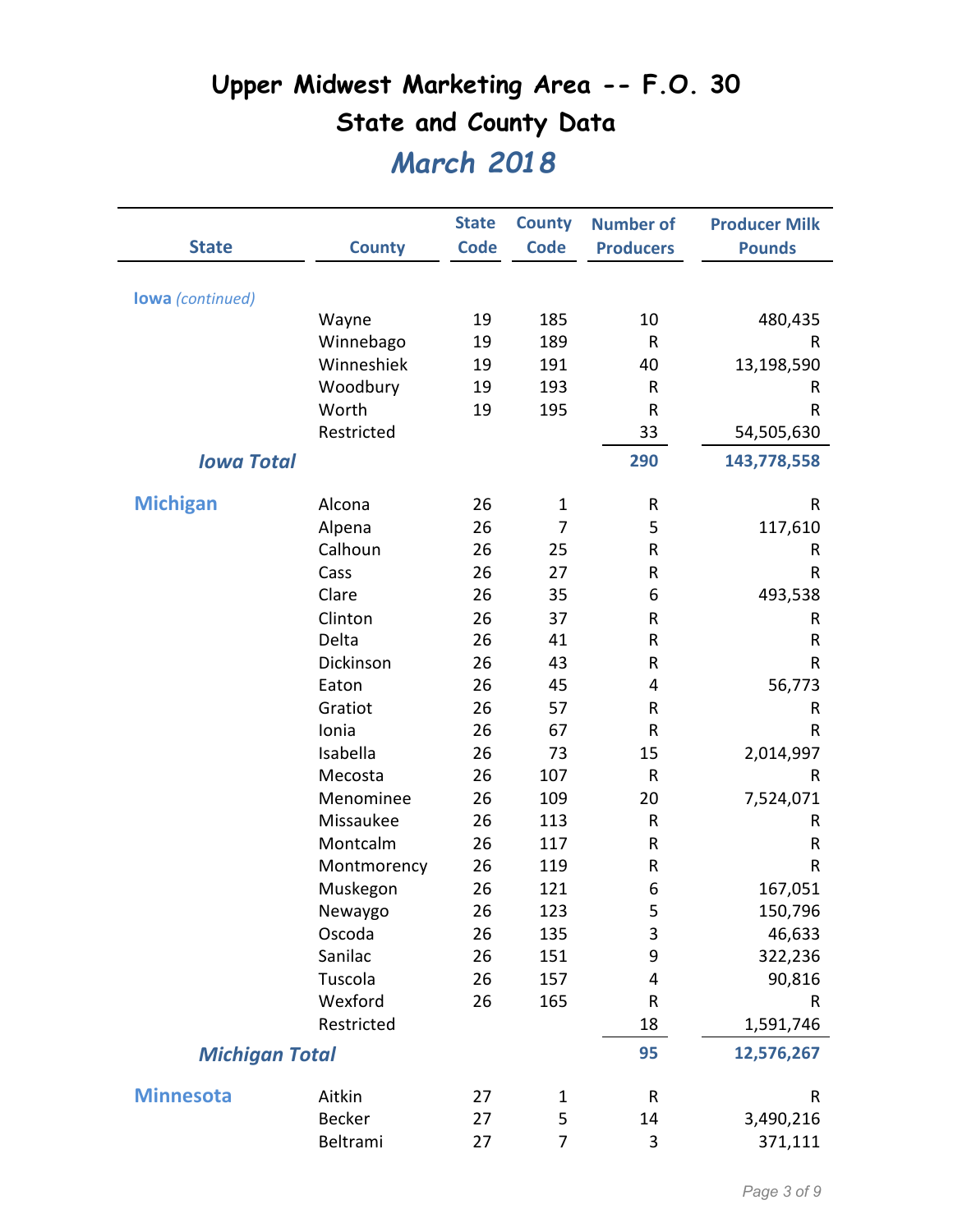|                              |                   | <b>State</b> | <b>County</b> | <b>Number of</b> | <b>Producer Milk</b> |
|------------------------------|-------------------|--------------|---------------|------------------|----------------------|
| <b>State</b>                 | <b>County</b>     | <b>Code</b>  | <b>Code</b>   | <b>Producers</b> | <b>Pounds</b>        |
|                              |                   |              |               |                  |                      |
| <b>Minnesota</b> (continued) |                   |              |               |                  |                      |
|                              | Benton            | 27           | 9             | 57               | 12,939,736           |
|                              | <b>Blue Earth</b> | 27           | 13            | ${\sf R}$        | R                    |
|                              | <b>Brown</b>      | 27           | 15            | 24               | 6,102,954            |
|                              | Carlton           | 27           | 17            | 8                | 211,375              |
|                              | Carver            | 27           | 19            | 51               | 8,898,229            |
|                              | Cass              | 27           | 21            | 3                | 32,498               |
|                              | Chippewa          | 27           | 23            | ${\sf R}$        | R                    |
|                              | Chisago           | 27           | 25            | 7                | 947,054              |
|                              | Clay              | 27           | 27            | 3                | 1,564,621            |
|                              | Clearwater        | 27           | 29            | R                | R                    |
|                              | Cottonwood        | 27           | 33            | ${\sf R}$        | R                    |
|                              | Crow Wing         | 27           | 35            | 5                | 462,455              |
|                              | Dakota            | 27           | 37            | 18               | 6,053,990            |
|                              | Dodge             | 27           | 39            | 13               | 2,263,494            |
|                              | Douglas           | 27           | 41            | 7                | 582,907              |
|                              | Faribault         | 27           | 43            | 3                | 1,826,071            |
|                              | Fillmore          | 27           | 45            | 51               | 18,192,566           |
|                              | Freeborn          | 27           | 47            | 6                | 68,603               |
|                              | Goodhue           | 27           | 49            | 85               | 22,138,407           |
|                              | Grant             | 27           | 51            | ${\sf R}$        | R                    |
|                              | Hennepin          | 27           | 53            | 4                | 511,173              |
|                              | Houston           | 27           | 55            | 45               | 12,931,368           |
|                              | Hubbard           | 27           | 57            | 5                | 330,607              |
|                              | Isanti            | 27           | 59            | R                | R                    |
|                              | Jackson           | 27           | 63            | ${\sf R}$        | $\mathsf R$          |
|                              | Kanabec           | 27           | 65            | 9                | 289,335              |
|                              | Kandiyohi         | 27           | 67            | 8                | 17,431,598           |
|                              | Koochiching       | 27           | 71            | 3                | 235,551              |
|                              | Le Sueur          | 27           | 79            | 11               | 4,920,853            |
|                              | Lincoln           | 27           | 81            | 3                | 321,061              |
|                              | Lyon              | 27           | 83            | 3                | 428,041              |
|                              | McLeod            | 27           | 85            | 20               | 4,593,827            |
|                              | Mahnomen          | 27           | 87            | 5                | 3,767,279            |
|                              | Marshall          | 27           | 89            | 3                | 201,068              |
|                              | Martin            | 27           | 91            | ${\sf R}$        | R                    |
|                              | Meeker            | 27           | 93            | 8                | 4,752,524            |
|                              | Mille Lacs        | 27           | 95            | 16               | 784,431              |
|                              | Morrison          | 27           | 97            | 117              | 17,532,601           |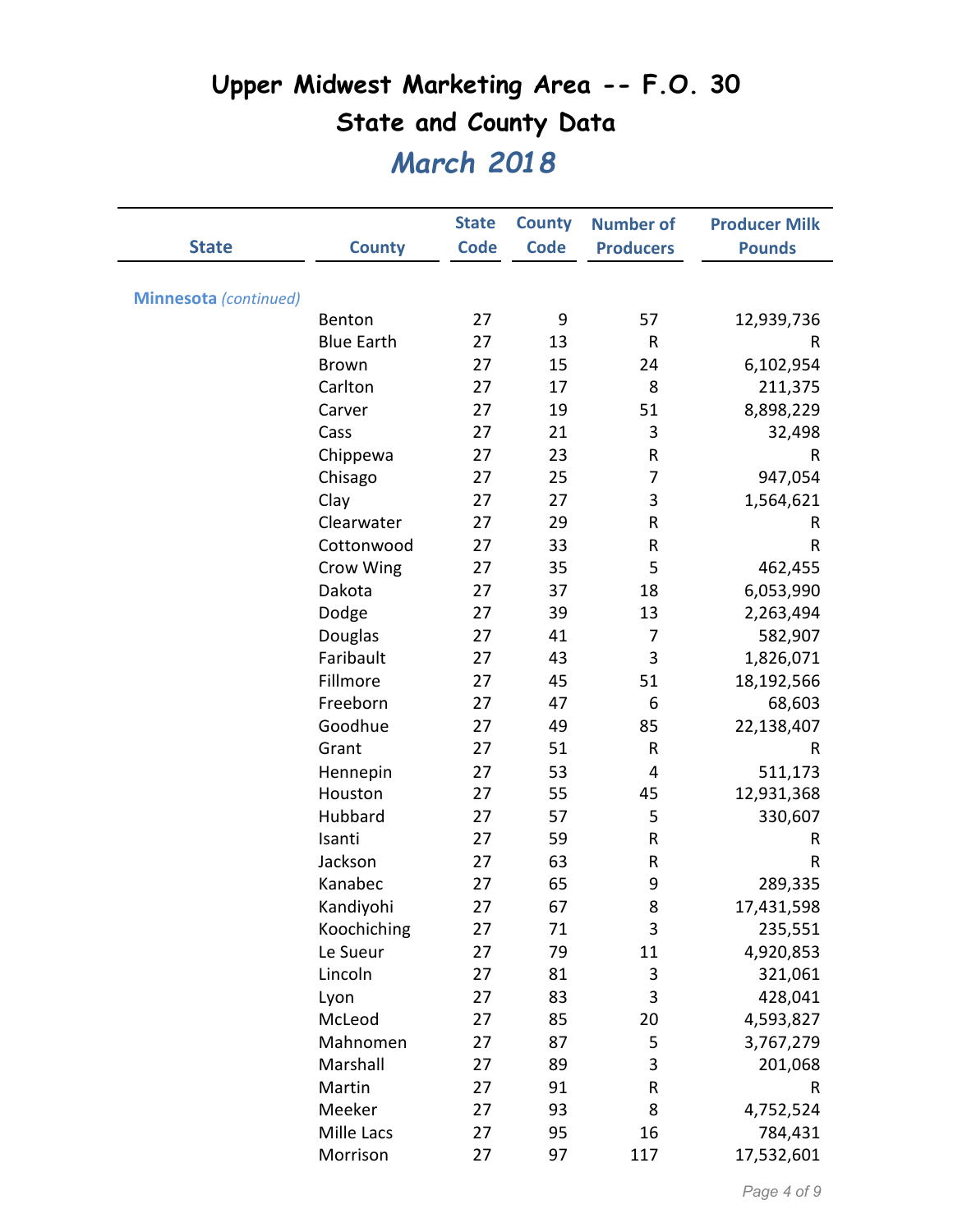| <b>State</b>                 | <b>County</b>          | <b>State</b><br><b>Code</b> | <b>County</b><br><b>Code</b> | <b>Number of</b><br><b>Producers</b> | <b>Producer Milk</b><br><b>Pounds</b> |
|------------------------------|------------------------|-----------------------------|------------------------------|--------------------------------------|---------------------------------------|
|                              |                        |                             |                              |                                      |                                       |
| <b>Minnesota</b> (continued) |                        |                             |                              |                                      |                                       |
|                              | Mower                  | 27                          | 99                           | 18                                   | 4,202,133                             |
|                              | Murray                 | 27                          | 101                          | 4                                    | 1,197,399                             |
|                              | Nicollet               | 27                          | 103                          | 16                                   | 5,240,496                             |
|                              | <b>Nobles</b>          | 27                          | 105                          | R                                    | R                                     |
|                              | Norman                 | 27                          | 107                          | R                                    | R                                     |
|                              | Olmsted                | 27                          | 109                          | 38                                   | 11,495,093                            |
|                              | <b>Otter Tail</b>      | 27                          | 111                          | 38                                   | 3,395,233                             |
|                              | Pennington             | 27                          | 113                          | R                                    | R                                     |
|                              | Pine                   | 27                          | 115                          | 33                                   | 3,841,393                             |
|                              | Pipestone              | 27                          | 117                          | 8                                    | 10,354,126                            |
|                              | Polk                   | 27                          | 119                          | 11                                   | 1,325,594                             |
|                              | Pope                   | 27                          | 121                          | 7                                    | 1,118,697                             |
|                              | Ramsey                 | 27                          | 123                          | R                                    | R                                     |
|                              | <b>Red Lake</b>        | 27                          | 125                          | 3                                    | 1,788,504                             |
|                              | Redwood                | 27                          | 127                          | 4                                    | 453,961                               |
|                              | Renville               | 27                          | 129                          | 5                                    | 2,868,936                             |
|                              | Rice                   | 27                          | 131                          | 38                                   | 10,100,965                            |
|                              | Rock                   | 27                          | 133                          | R                                    | $\mathsf R$                           |
|                              | Roseau                 | 27                          | 135                          | 6                                    | 504,910                               |
|                              | St. Louis              | 27                          | 137                          | 4                                    | 535,218                               |
|                              | Scott                  | 27                          | 139                          | 30                                   | 5,692,987                             |
|                              | Sherburne              | 27                          | 141                          | 6                                    | 545,785                               |
|                              | Sibley                 | 27                          | 143                          | 21                                   | 7,487,138                             |
|                              | <b>Stearns</b>         | 27                          | 145                          | 212                                  | 32,537,804                            |
|                              | Steele                 | 27                          | 147                          | 18                                   | 1,939,184                             |
|                              | <b>Stevens</b>         | 27                          | 149                          | 6                                    | 37,134,341                            |
|                              | Swift                  | 27                          | 151                          | 3                                    | 16,917,743                            |
|                              | Todd                   | 27                          | 153                          | 14                                   | 2,220,453                             |
|                              | Wabasha                | 27                          | 157                          | 84                                   | 27,802,486                            |
|                              | Wadena                 | 27                          | 159                          | 10                                   | 917,377                               |
|                              | Waseca                 | 27                          | 161                          | 5                                    | 632,168                               |
|                              | Washington             | 27                          | 163                          | 10                                   | 731,040                               |
|                              | Watonwan               | 27                          | 165                          | R                                    | R                                     |
|                              | Winona                 | 27                          | 169                          | 91                                   | 34,293,232                            |
|                              | Wright                 | 27                          | 171                          | 43                                   | 11,329,913                            |
|                              | <b>Yellow Medicine</b> | 27                          | 173                          | 7                                    | 1,248,274                             |
|                              | Restricted             |                             |                              | 23                                   | 22,253,259                            |
| <b>Minnesota Total</b>       |                        |                             |                              | 1,434                                | 417,283,446                           |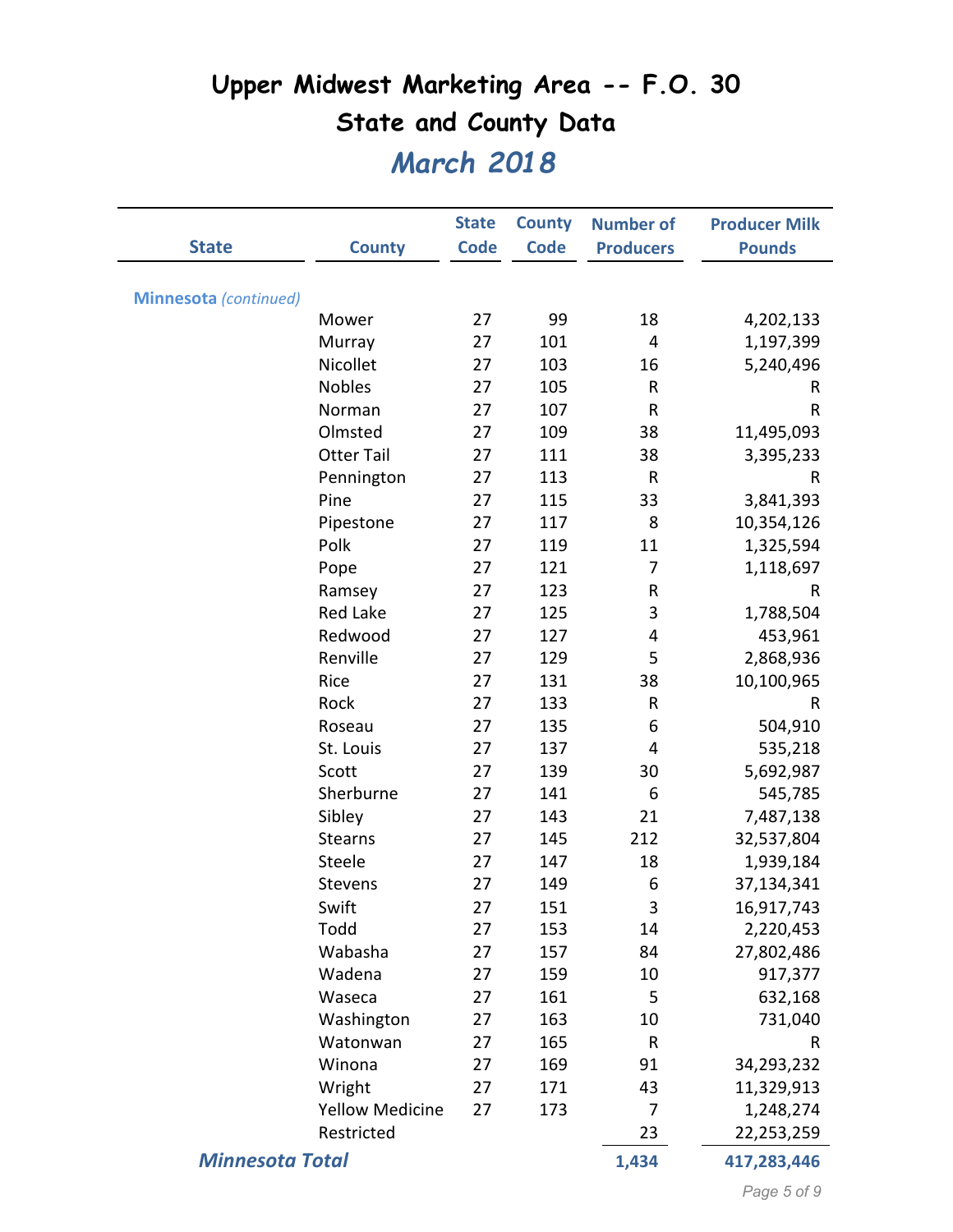|                       |                           | <b>State</b> | <b>County</b> | <b>Number of</b> | <b>Producer Milk</b> |
|-----------------------|---------------------------|--------------|---------------|------------------|----------------------|
| <b>State</b>          | <b>County</b>             | <b>Code</b>  | <b>Code</b>   | <b>Producers</b> | <b>Pounds</b>        |
| <b>Missouri</b>       | Carroll                   | 29           | 33            | ${\sf R}$        | ${\sf R}$            |
|                       | Dade                      | 29           | 57            | $\sf R$          | R                    |
|                       | <b>Dallas</b>             | 29           | 59            | $\mathsf R$      | $\mathsf R$          |
|                       | <b>Daviess</b>            | 29           | 61            | $\mathsf R$      | $\mathsf R$          |
|                       | Grundy                    | 29           | 79            | ${\sf R}$        | R                    |
|                       | Knox                      | 29           | 103           | ${\sf R}$        | R                    |
|                       | Livingston                | 29           | 117           | 3                | 155,489              |
|                       | McDonald                  | 29           | 119           | 3                | 83,964               |
|                       | Scotland                  | 29           | 199           | 7                | 545,888              |
|                       | <b>Texas</b>              | 29           | 215           | ${\sf R}$        | R                    |
|                       | Webster                   | 29           | 225           | $\mathsf R$      | R                    |
|                       | Wright                    | 29           | 229           | 3                | 81,511               |
|                       | Restricted                |              |               | 11               | 711,935              |
| <b>Missouri Total</b> |                           |              |               | 27               | 1,578,787            |
| <b>Nebraska</b>       | <b>Butler</b>             | 31           | 23            | 3                | 5,379,540            |
|                       | Dixon                     | 31           | 51            | $\mathsf R$      | R                    |
|                       | Wayne                     | 31           | 179           | $\mathsf R$      | R                    |
|                       | Restricted                |              |               | 3                | 18,717,020           |
| <b>Nebraska Total</b> |                           |              |               | 6                | 24,096,560           |
| <b>North Dakota</b>   | Cass                      | 38           | 17            | ${\sf R}$        | R                    |
|                       | Foster                    | 38           | 31            | ${\sf R}$        | R                    |
|                       | Nelson                    | 38           | 63            | $\mathsf R$      | R                    |
|                       | Ransom                    | 38           | 73            | $\mathsf R$      | R                    |
|                       | Sargent                   | 38           | 81            | ${\sf R}$        | ${\sf R}$            |
|                       | Stutsman                  | 38           | 93            | ${\sf R}$        | ${\sf R}$            |
|                       | Walsh                     | 38           | 99            | ${\sf R}$        | $\mathsf R$          |
|                       | Restricted                |              |               | 7                | 13,580,987           |
|                       | <b>North Dakota Total</b> |              |               | 7                | 13,580,987           |
| <b>Ohio</b>           | Ashland                   | 39           | 5             | ${\sf R}$        | R                    |
|                       | Ashtabula                 | 39           | 7             | ${\sf R}$        | $\mathsf R$          |
|                       | Coshocton                 | 39           | 31            | R                | $\mathsf R$          |
|                       | Gallia                    | 39           | 53            | ${\sf R}$        | R                    |
|                       | Geauga                    | 39           | 55            | 4                | 15,884               |
|                       | Holmes                    | 39           | 75            | 12               | 181,874              |
|                       | Jackson                   | 39           | 79            | $\mathsf R$      | R                    |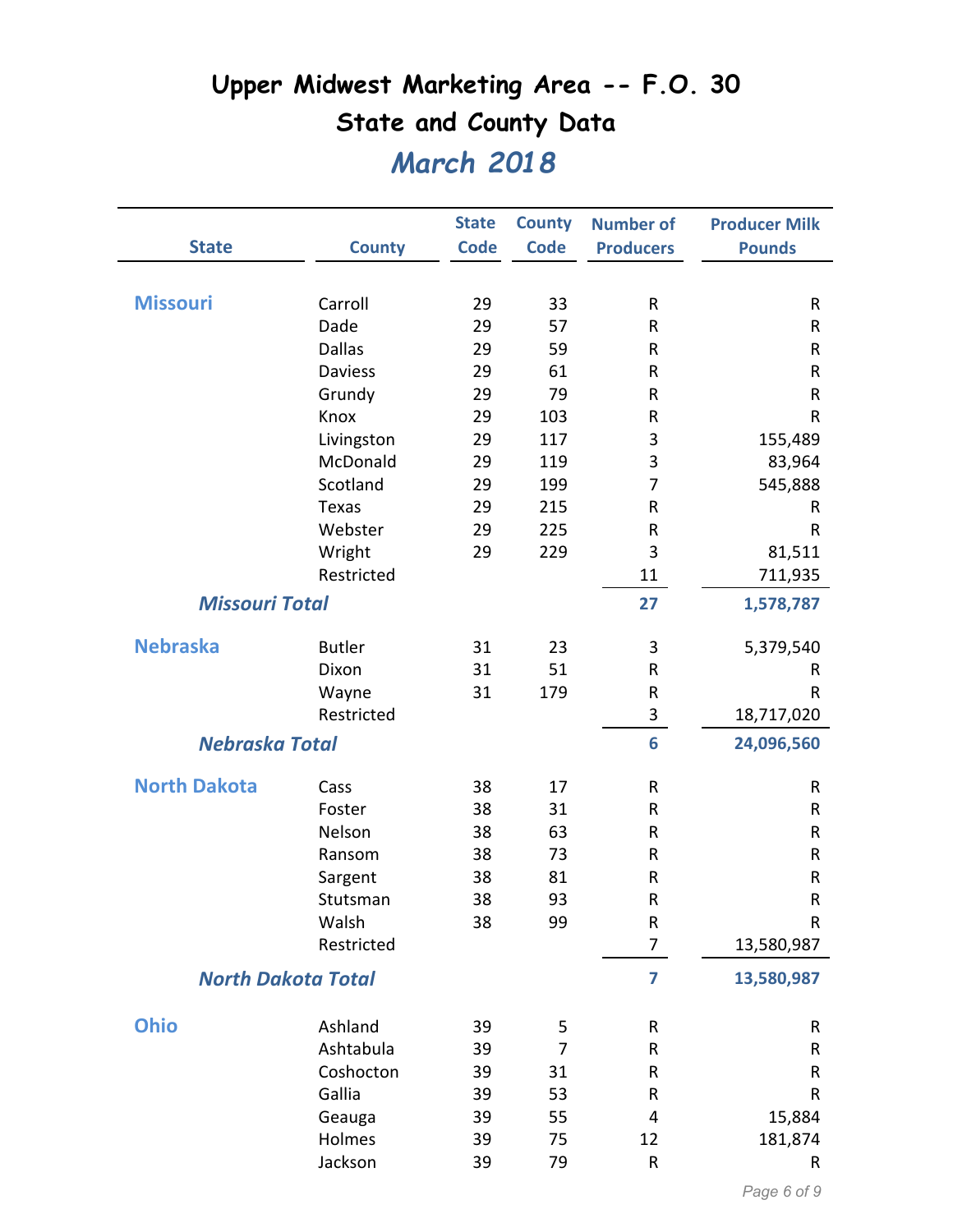|                           |                  | <b>State</b> | <b>County</b>  | <b>Number of</b> | <b>Producer Milk</b> |
|---------------------------|------------------|--------------|----------------|------------------|----------------------|
| <b>State</b>              | <b>County</b>    | <b>Code</b>  | <b>Code</b>    | <b>Producers</b> | <b>Pounds</b>        |
| <b>Ohio</b> (continued)   |                  |              |                |                  |                      |
|                           | Logan            | 39           | 91             | 6                | 66,244               |
|                           | Lucas            | 39           | 95             | R                | R                    |
|                           | Marion           | 39           | 101            | R                | R                    |
|                           | Mercer           | 39           | 107            | R                | R                    |
|                           | Pike             | 39           | 131            | R                | R                    |
|                           | Portage          | 39           | 133            | R                | R                    |
|                           | Shelby           | 39           | 149            | R                | R                    |
|                           | Trumbull         | 39           | 155            | R                | R                    |
|                           | Tuscarawas       | 39           | 157            | 3                | 21,935               |
|                           | Wayne            | 39           | 169            | $\sf R$          | R                    |
|                           | Restricted       |              |                | 14               | 218,427              |
| <b>Ohio Total</b>         |                  |              |                | 39               | 504,364              |
| <b>Oklahoma</b>           | Mayes            | 40           | 97             | $\mathsf{R}$     | R                    |
| <b>Oklahoma Total</b>     | 2/               |              |                | R                | $\mathbf R$          |
|                           |                  |              |                |                  |                      |
| <b>South Dakota</b>       | <b>Beadle</b>    | 46           | 5              | R                | R                    |
|                           | <b>Brookings</b> | 46           | 11             | R                | R                    |
|                           | <b>Brown</b>     | 46           | 13             | R                | R                    |
|                           | Faulk            | 46           | 49             | R                | $\mathsf R$          |
|                           | Grant            | 46           | 51             | 4                | 353,867              |
|                           | <b>McCook</b>    | 46           | 87             | R                | R                    |
|                           | Minnehaha        | 46           | 99             | 4                | 10,860,887           |
|                           | Roberts          | 46           | 109            | R                | R                    |
|                           | Spink            | 46           | 115            | ${\sf R}$        | R                    |
|                           | Turner           | 46           | 125            | $\sf R$          | R                    |
|                           | Restricted       |              |                | 11               | 26,922,257           |
| <b>South Dakota Total</b> |                  |              |                | 19               | 38,137,011           |
| <b>Wisconsin</b>          | Adams            | 55           | 1              | 13               | 23,124,840           |
|                           | Ashland          | 55           | 3              | 8                | 4,441,469            |
|                           | <b>Barron</b>    | 55           | 5              | 91               | 12,066,979           |
|                           | Bayfield         | 55           | $\overline{7}$ | 13               | 1,444,496            |
|                           | <b>Brown</b>     | 55           | 9              | 141              | 91,198,362           |
|                           | <b>Buffalo</b>   | 55           | 11             | 80               | 24,785,631           |
|                           | <b>Burnett</b>   | 55           | 13             | 16               | 3,796,027            |
|                           | Calumet          | 55           | 15             | 94               | 59,599,247           |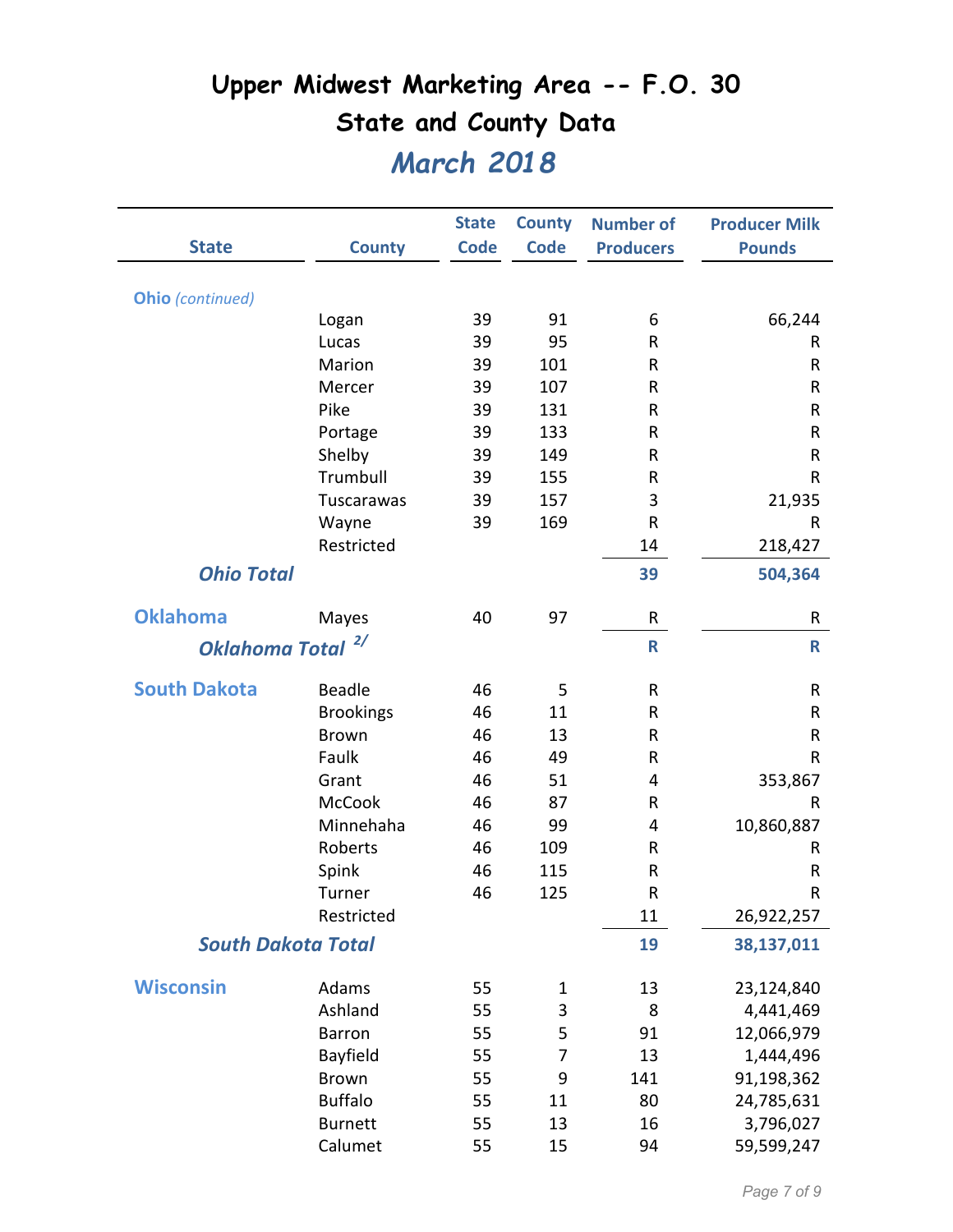|                              |               | <b>State</b> | <b>County</b> | <b>Number of</b> | <b>Producer Milk</b> |
|------------------------------|---------------|--------------|---------------|------------------|----------------------|
| <b>State</b>                 | <b>County</b> | <b>Code</b>  | <b>Code</b>   | <b>Producers</b> | <b>Pounds</b>        |
|                              |               |              |               |                  |                      |
| <b>Wisconsin</b> (continued) |               |              |               |                  |                      |
|                              | Chippewa      | 55           | 17            | 190              | 31,535,731           |
|                              | Clark         | 55           | 19            | 576              | 102,698,629          |
|                              | Columbia      | 55           | 21            | 79               | 32,544,633           |
|                              | Crawford      | 55           | 23            | 46               | 6,380,623            |
|                              | Dane          | 55           | 25            | 226              | 111,253,477          |
|                              | Dodge         | 55           | 27            | 215              | 73,272,563           |
|                              | Door          | 55           | 29            | 55               | 14,124,503           |
|                              | Douglas       | 55           | 31            | 5                | 279,000              |
|                              | Dunn          | 55           | 33            | 78               | 16,048,850           |
|                              | Eau Claire    | 55           | 35            | 40               | 5,217,412            |
|                              | Florence      | 55           | 37            | $\mathsf R$      | $\mathsf R$          |
|                              | Fond du Lac   | 55           | 39            | 213              | 110,175,226          |
|                              | Forest        | 55           | 41            | R                | R                    |
|                              | Grant         | 55           | 43            | 234              | 48,985,823           |
|                              | Green         | 55           | 45            | 137              | 31,639,388           |
|                              | Green Lake    | 55           | 47            | 38               | 14,350,619           |
|                              | lowa          | 55           | 49            | 120              | 26,535,963           |
|                              | Iron          | 55           | 51            | 3                | 81,350               |
|                              | Jackson       | 55           | 53            | 75               | 16,143,828           |
|                              | Jefferson     | 55           | 55            | 82               | 28,341,547           |
|                              | Juneau        | 55           | 57            | 57               | 11,196,651           |
|                              | Kenosha       | 55           | 59            | 18               | 4,815,037            |
|                              | Kewaunee      | 55           | 61            | 136              | 100,751,424          |
|                              | La Crosse     | 55           | 63            | 52               | 9,973,936            |
|                              | LaFayette     | 55           | 65            | 131              | 33,858,137           |
|                              | Langlade      | 55           | 67            | 25               | 9,206,410            |
|                              | Lincoln       | 55           | 69            | 27               | 4,319,233            |
|                              | Manitowoc     | 55           | 71            | 195              | 115,451,518          |
|                              | Marathon      | 55           | 73            | 421              | 89,236,072           |
|                              | Marinette     | 55           | 75            | 44               | 23,619,921           |
|                              | Marquette     | 55           | 77            | 23               | 10,139,836           |
|                              | Monroe        | 55           | 81            | 137              | 31,252,805           |
|                              | Oconto        | 55           | 83            | 102              | 30,710,333           |
|                              | Outagamie     | 55           | 87            | 157              | 73,794,259           |
|                              | Ozaukee       | 55           | 89            | 36               | 13,859,659           |
|                              | Pepin         | 55           | 91            | 35               | 9,280,795            |
|                              | Pierce        | 55           | 93            | 83               | 14,596,366           |
|                              | Polk          | 55           | 95            | 65               | 15,047,956           |